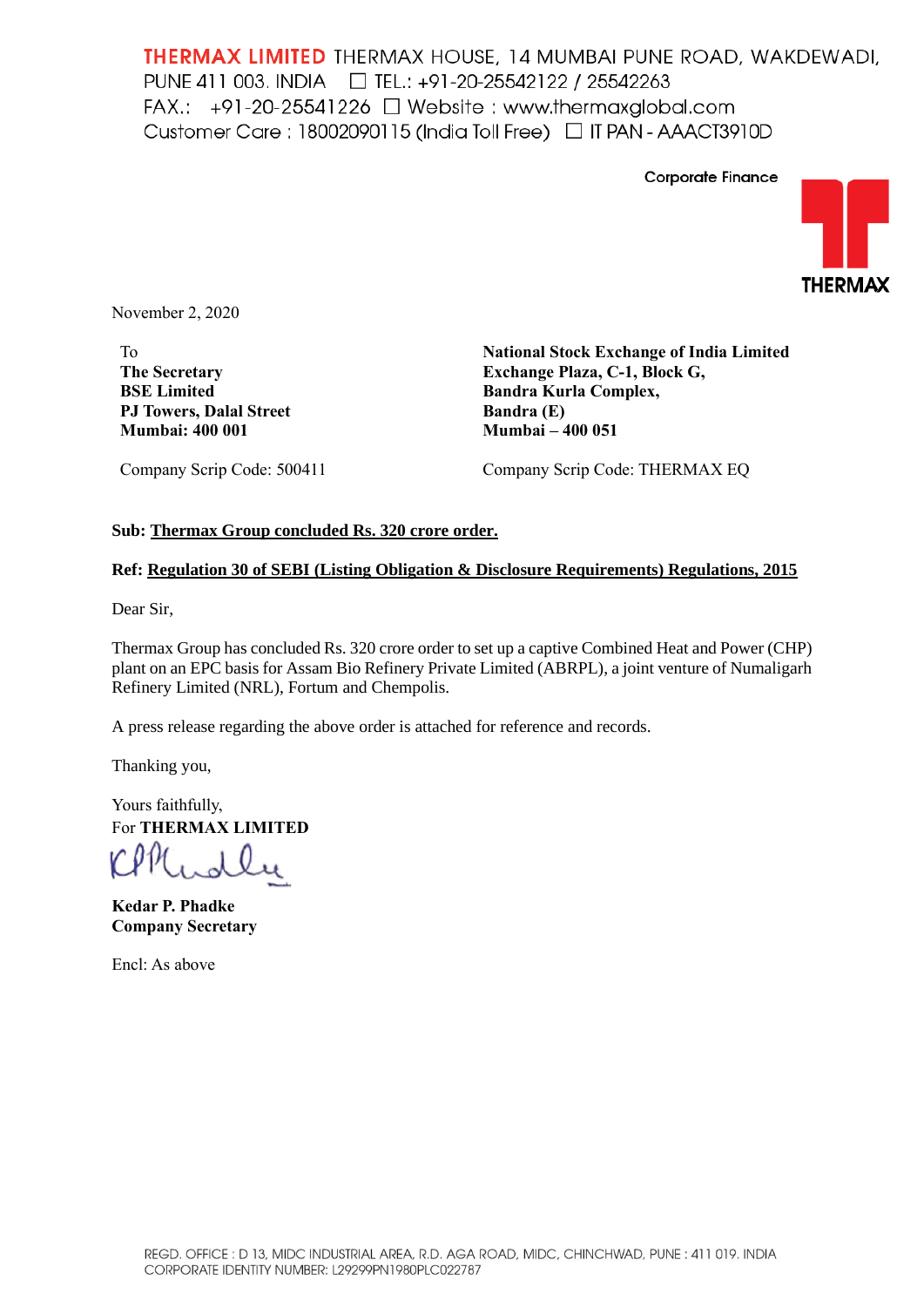

*Press Release*

## **Thermax wins Rs. 320 crore order for a captive Combined Heat and Power plant**

## **Pune: November 2, 2020**

Thermax Group has concluded Rs. 320 crore order to set up a captive Combined Heat and Power (CHP) plant on an EPC basis for Assam Bio Refinery Private Limited (ABRPL), a joint venture of Numaligarh Refinery Limited (NRL), Fortum and Chempolis. ABRPL is developing India's first biorefinery to produce cellulosic ethanol from bamboo biomass.

This cogeneration plant includes two high pressure boilers of 98.5 TPH capacity each, air pollution abatement equipment along with steam turbine generator and other auxiliary systems to generate process steam and power simultaneously.

"ABRPL is targeting a larger production of second generation (2G) ethanol in India and contribute towards Indian Government's target of attaining self sufficiency in energy, reducing fossil fuel footprint and meeting the socio economic needs of the region. We are happy to partner with Thermax in this journey, a pioneer in setting up captive power plants on EPC basis. The CHP will utilise all wastes and byproducts such as biocoal, stillage cake, etc. emanating from the biorefinery during the bio-ethanol production process. It will also help reduce our dependence on grid power," said Mr. Gunindra Nath Sarma, CEO, ABPRL.

"This proven technology by Thermax leverages our expertise in the combustion of biomass and offering green solutions that align with our vision of providing sustainable solutions. We look forward to our association with ABPRL in this initiative that has a potential to propel India's efforts towards increasing clean energy generation," said Mr. Ashish Bhandari, MD & CEO, Thermax Limited.